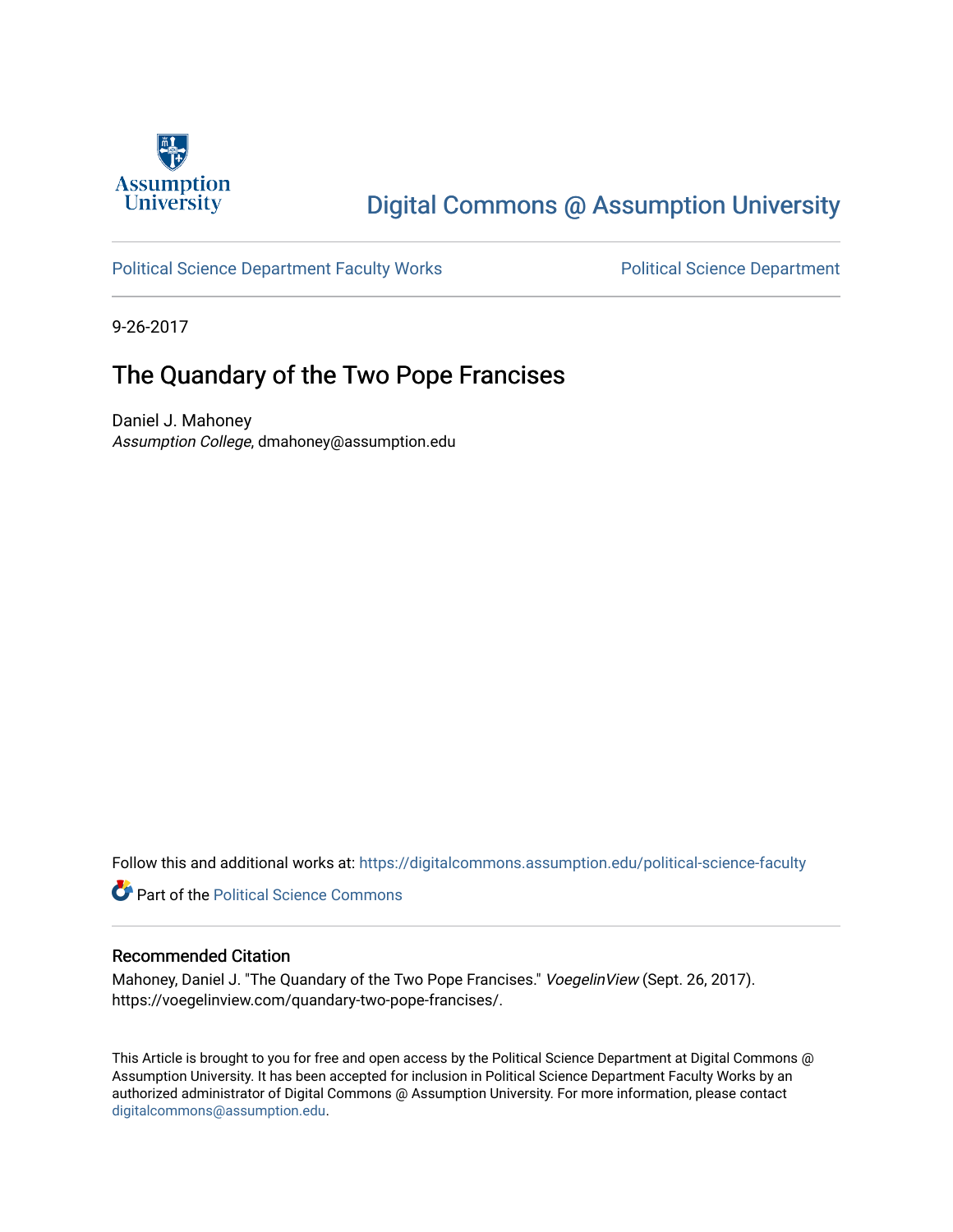# The Quandary of the Two Pope Francises

**voegelinview.com**[/quandary-two-pope-francises/](https://voegelinview.com/quandary-two-pope-francises/)

Daniel J. Mahoney **September 26, 2017** 

voegelinview

The December 2016 issue of *Quadrant* includes my reflection (see below: "Pope Francis's Version of Catholic Wisdom") on Pope Francis's [contribution](https://quadrant.org.au/magazine/2016/12/pope-franciss-version-catholic-wisdom/) to Catholic social and political reflection. I write as both

a Catholic and a student of political philosophy, one who respects the person and office of the Pope, but who is troubled by Pope Francis's increasing tendency to conflate Catholic wisdom with a left-leaning secular humanitarianism. I took my bearing from the most considered reflections of the Pope (his encyclical on ecological matters, his repeated evocations of divine mercy, his apostolic letters on the joy of the gospel and on human and divine love, as well as his thought-provoking speeches to the European parliament and to the American Congress). I found much in Francis that is in continuity with his great predecessors (much more than many of his critics acknowledge). But I also find much that smacks of the *bien-pensant* and the politically correct. Still, the balance in these official documents and speeches tilts towards sobriety, thoughtfulness, and fidelity to the great tradition of Catholic wisdom.

The same cannot be said if one pays attention to the interviews and off-the-cuff remarks by the Pope that have come to dominate the public impression of his pontificate. He got off to a bad start when he told journalists on his return from the World Youth Day in Brazil in 2013 "who am I to judge?" the activities and motives of homosexual Catholics who attempt to remain in communion with Christ and his Church. He should have anticipated that his remarks would be used at the service of moral relativism and by those who attempt to undermine traditional marriage in the name of open-ended "love" and "marriage equality." Recently, returning from another World Youth Day in Kracow, Poland, the Pope made the fantastic and disturbing claim that "Catholic violence" is just as much a problem as "Islamic violence"—and this right after the brutal assassination of Father Jacques Hammel by Islamist terrorists in a church in northern France in the summer of 2016. The only example of "Catholic violence" that Pope Francis could come up with was that of a baptized young man who had killed his girlfriend for clearly non-religious reasons or motives. The Pope insisted that every religion had its "fundamentalists," Islam no more than others. This is morally obtuse and at odds with all the evidence. And the Pope claimed, with no supporting arguments and many leftist clichés, that Islamic terrorists commit heinous acts of violence in response to poverty and social injustice. Capitalism, and the "god of money," were the ultimate source of terrorism in the modern world. These sorts of haphazard claims, which are most clearly more ideological than Christian, make it harder to respect a Pope whose more considered reflections deserve our attention and respect.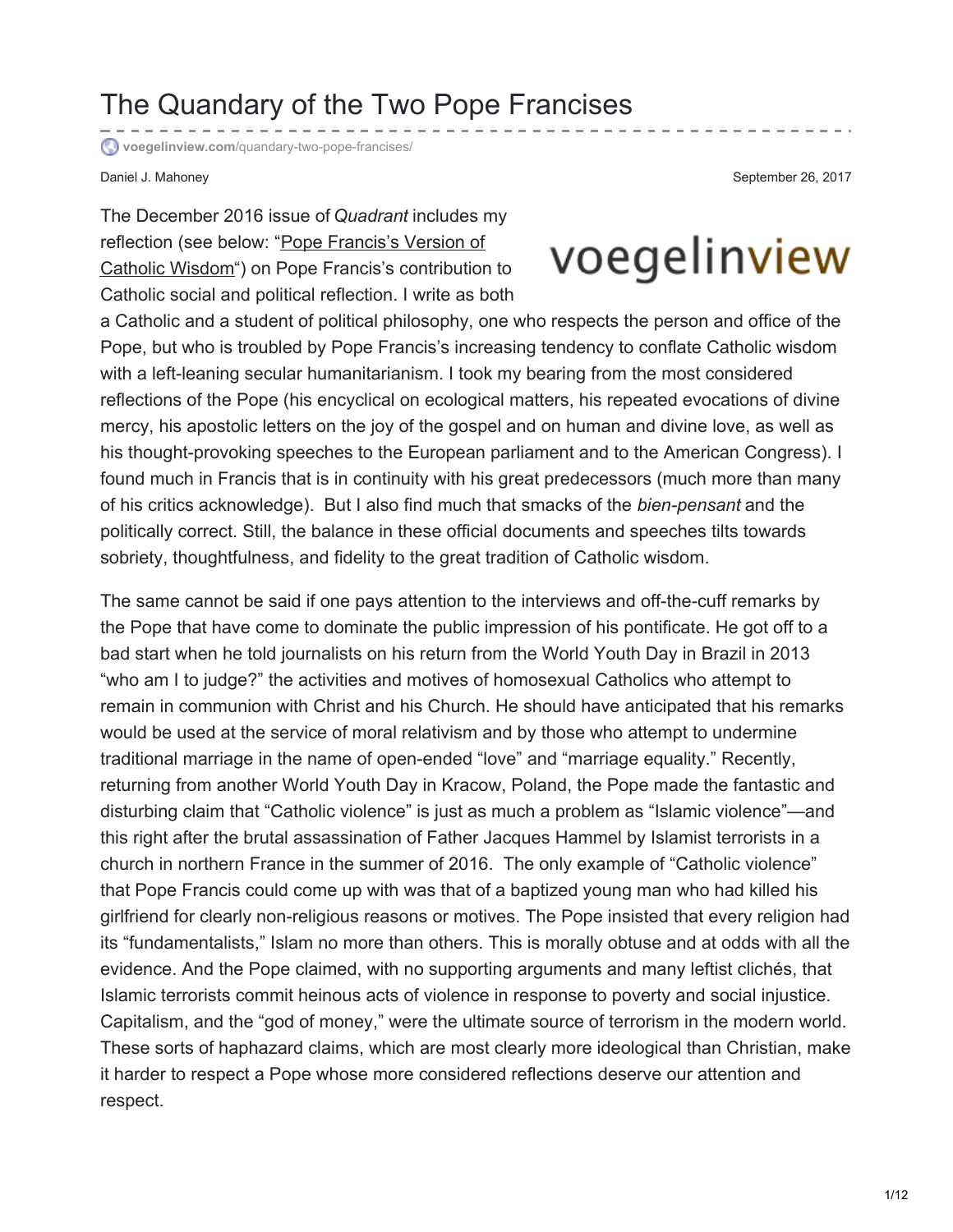This colossal failure of practical reasoning is typical of Francis's spontaneous or off-the cuffremarks. He displays a remarkable lack of rhetorical discipline, which can only undermine the integrity of his pontificate and of the papacy more generally. Recently in an interview with the leftist Italian journalist Eugenio Scalfari, he claimed that it is the Communists today who "think like Christians." He ignored the Church's principled and long-standing opposition to every form of totalitarianism. Communists are said by Francis to have a special Christ-like concern for the poor. The Pope is silent about the tens of millions of ordinary workers and peasants who perished at the hands of ideological regimes of the Communist type in the 20th century. Cardinal Zen of Hong Kong recently wrote in the *Wall Street Journal* that the Pope has no understanding of Communist theory and practice, that he associates Communists exclusively with those activists and intellectuals imprisoned or killed by the military government during the "dirty war" in Argentina during the 1970's. In a word, his vision is remarkably parochial and blind to the greatest evil of the twentieth century, totalitarianisms inspired by viciously anti-Christian ideology. Francis has obviously not reflected in a serious way on Pope John Paul II's deeply personal experience with ideological tyranny in its Nazi and Communist forms. And just the other day, he spoke about how he was "grieving" for the dead tyrant of Cuba, a man who turned that fabled island into an island prison and who persecuted the Catholic Church for many decades (even outlawing Christmas for thirty years). We Christians are obliged to pray for our enemies, but we are also required to know who they are and to vigorously oppose those who threaten liberty and human dignity and the fundaments of political civilization. No pope should confuse a tyrant—especially one who was at the same time ideological and megalomaniacal—with a statesmen deserving of our respect. The Pope's comments on Communism and Castro do not honor the truth or contribute to intellectual and moral clarity or seriousness.

The Pope also freely "psychologizes" those who remain faithful to the Latin Mass. They are said to be "rigid," suffering from some form of Pharasaism. No mercy or understanding is directed at their quarter. These ill-considered remarks are an implicit assault against his predecessor Pope Benedict XVI who aimed during his short pontificate to restore greater dignity—and beauty—to the Catholic liturgy. Is he, too, to be subjected to these reductive and insulting categories? When Cardinal Burke and three other Cardinals issue a "dubia" requesting clarification on the ambiguities created by a famous footnote in *Amoris Laetitia* (does the Church still stand with Christ in affirming the indissolubility of marriage and in repudiating "situational ethics"), the Pope remains silent even as he criticizes the "legalism" of those who dare request doctrinal and moral clarity. Some left-wing ultramontanists have gone even further, arguing that the four should be deprived of the Cardinalite and even accusing them of "heresy" and "apostasy" for remaining faithful to age-old Catholic teaching. None of this is good for the unity of the Church and could point to schism down the line.

I do not believe we are obliged to honor or imitate the defects in practical reasoning that characterize the Pope's all too numerous off-the cuff-remarks. And as Ross Douthat has recently written in the *New York Times*, his "winks" and "nods" about Communion for the divorce and the remarried have no authoritative status as Catholic teaching. My hope is that the Pope learns some rhetorical discipline and ceases to distress faithful Catholics with ill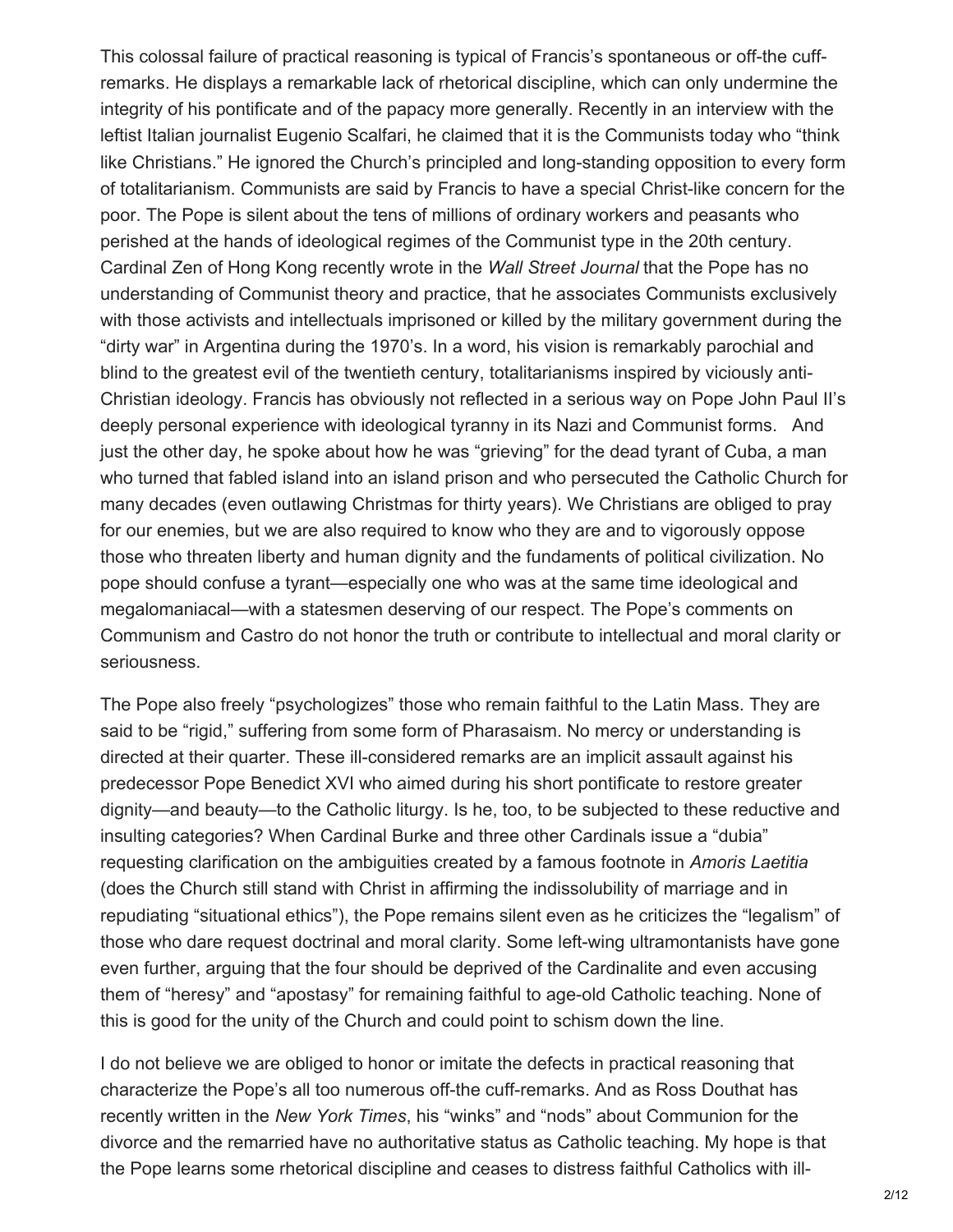considered judgments that properly belong to the prudence of faithful laymen (citizens and statesman) informed by what the Church used to call "right reason." In my article, I have chosen to analyze those statements and writings of Pope Francis that deserve serious attention from Catholics and non-Catholics alike. This is Francis at his most serious. Here he speaks not as a political commentator, activist, or amateur psychologist, but as the guardian of a Christian wisdom which at its best "knows the truth about man." This Francis is the subject of my article. I purposefully steered clear of what I am tempted to call the "other Francis."

#### **Pope Francis's Version of Catholic Wisdom**

#### *Reprinted with permission by Quadrant Online, December 2016. It can be accesse[dhere](https://quadrant.org.au/magazine/2016/12/pope-franciss-version-catholic-wisdom/).*

*Rather than indulging his inclination to echo the opinions and prejudices of the Left's progressive choir, the Pontiff would benefit from the example of John Paul II and Benedict XVI in honouring the timelessness of the best Catholic social and political thought.*

Pope Francis is widely acclaimed today, less for his Catholic wisdom than for the fact that he is perceived by secular (and some religious) opinion as some kind of "progressive". Whether this will lead many to return to the Catholic Church or reconsider "the truth about man" that it proffers is highly doubtful. There is an element of the *bien-pensant* in Francis's papacy, a tendency in his utterances and self-presentation to confirm widely held Left-liberal elite opinions about politics and the world.

The consensus around Pope Francis is selective and tends towards the ideological. His admirers, and the Pope himself sometimes, confuse Christian charity with secular humanitarianism. Francis's ill-disciplined off-the-cuff remarks are treated with utmost seriousness, and the part of his thought that is in continuity with his great predecessors is largely ignored, if not explained away. Among conservative Catholics there is deep and, I would suggest, excessive suspicion of the Pope and a growing sense that he confuses his personal judgments, largely shaped by his Argentinian experience, with the full weight of Catholic wisdom.

How does one find one's way in the midst of this confusion? What is needed is the deployment of a "hermeneutic of continuity", one that forthrightly confronts Francis's continuities and discontinuities with the great tradition of Catholic thought that preceded him. Out of justice, we owe the Pope both respect and the full exercise of the arts of intelligence.

#### **Caring for our Common Home**

Pope Francis's May 2015 encyclical *Laudato Si'* (*Praise Be to You*) is a perfect illustration of these continuities and discontinuities. There is much about it that is thoroughly orthodox and even traditionalist. Pope Francis repeats old Christian wisdom of a decidedly anti-modern cast when he laments the project of modern mastery which reduces human beings to "lords and masters" of nature. He affirms human uniqueness, "which transcends the spheres of physics and biology", and emphasises our stewardship over the whole of creation. Nonetheless,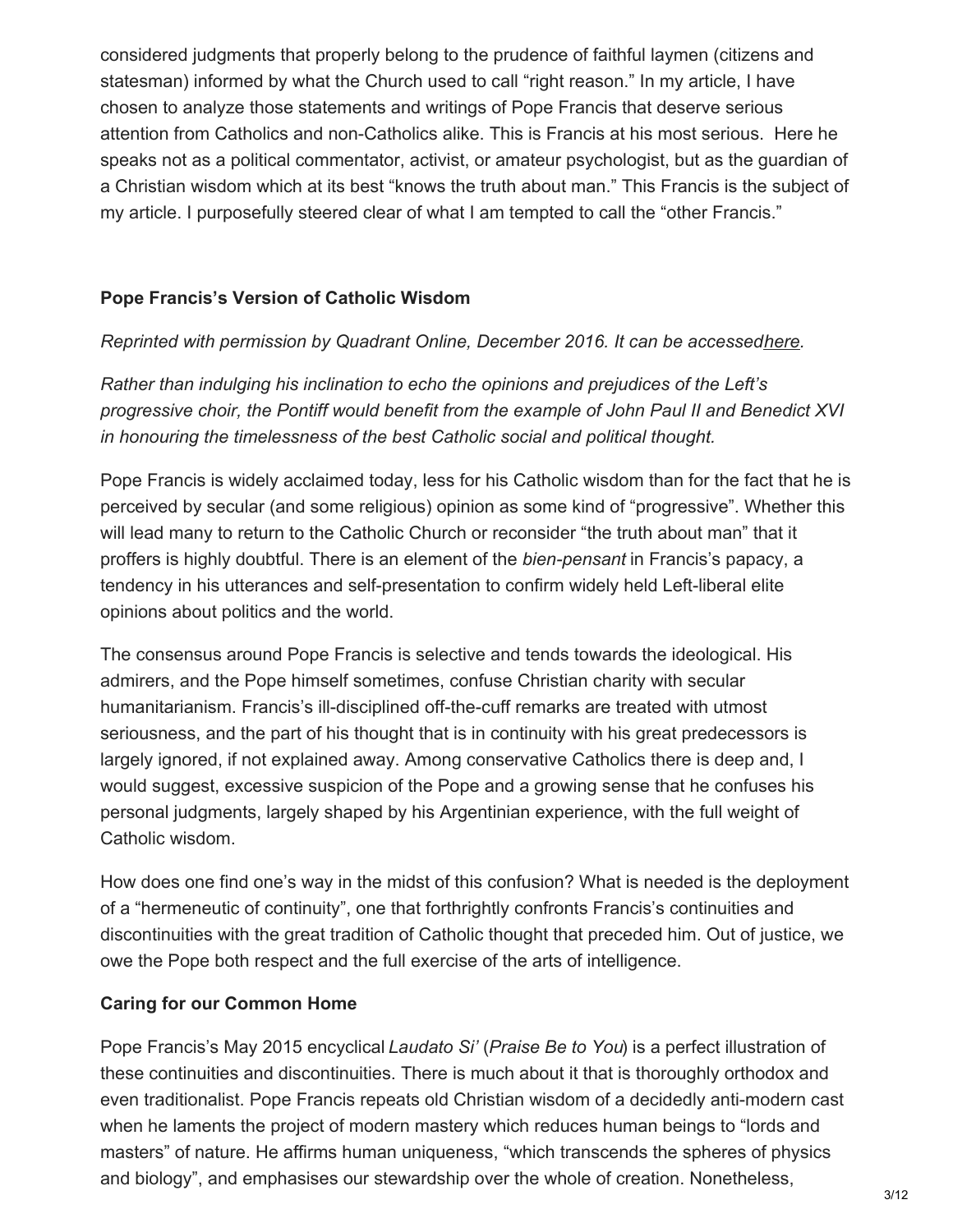Francis's is noticeably more a theology of creation than a theology of redemption and is thus incomplete. Francis's theological defence of biodiversity probably understates the fact that organisms and species come and go quite independently of the alleged rapaciousness of human beings. This brings us to a fundamental tension in his encyclical: a society that attempts to preserve pristine nature as it is, all in the name of not "sinning" against creation, cannot meet the goal of providing "sustained and integral development" for the poor, a goal that is also central to Francis's pontificate.

Francis reminds us that technological progress is not coextensive with moral progress. He recounts the central role that technology played in the murderous rampages of communism and Nazism. In the best tradition of conservative moralism, he counsels "clear-minded selfrestraint" and a "setting of limits". His critique of a one-dimensional "technological paradigm" that assumes that economics and technology can solve all our problems, without the help of virtue and self-limitation, is salutary and consistent with the best Catholic and conservative wisdom.

Pope Francis is not wrong when he argues that "modernity has been marked by an excessive anthropocentrism" linked to a "Promethean vision of mastery over the world". Man is not God and should eschew all projects of human self-deification. All social progress demands respect for limits and efforts at self-limitation. These are words of wisdom that the secular world desperately needs to hear. Yet he remains tepid on the contribution that markets and technological innovation can make in addressing a problem such as climate change. He almost always identifies markets with greed, inequality, economic imperialism and environmental degradation. Moreover, he is silent about the horrendous environmental devastation that accompanied and characterised totalitarian socialist systems in the twentieth century. Democratic capitalist systems, in contrast, have remarkable powers of self-correction.

As George Will has argued, one has only to compare the levels of pollution in Dickens's London with those in today's London, or look at the remarkable transformation of the Thames over the past fifty years, to question Francis's identification of capitalist "progress" with the accumulation of "debris, desolation and filth". To be sure, Francis occasionally notes that "business is a noble vocation" that "is directed to producing wealth and improving the world". But such balanced statements occur relatively infrequently; Francis spends much more time excoriating profit motives and lecturing on the evils of air-conditioning and the full array of consumer goods. (He even has a good word to say about subsistence farming, a way of life the poor are so desperate to escape that they flee to monstrously large and dangerous cities.)

Pope Francis loves the poor and reminds us of our special duty to be concerned with their fate. At his best, he is a moving poet and theologian of charity. Still, the biblical conception of the poor is not reducible to material poverty. One only has to think about the tension between the "poor" and the "poor in spirit" in the Sermon on the Mount. The poor are not always victims, and terrible crimes were committed in the name of the poor or the "proletariat" in the twentieth century.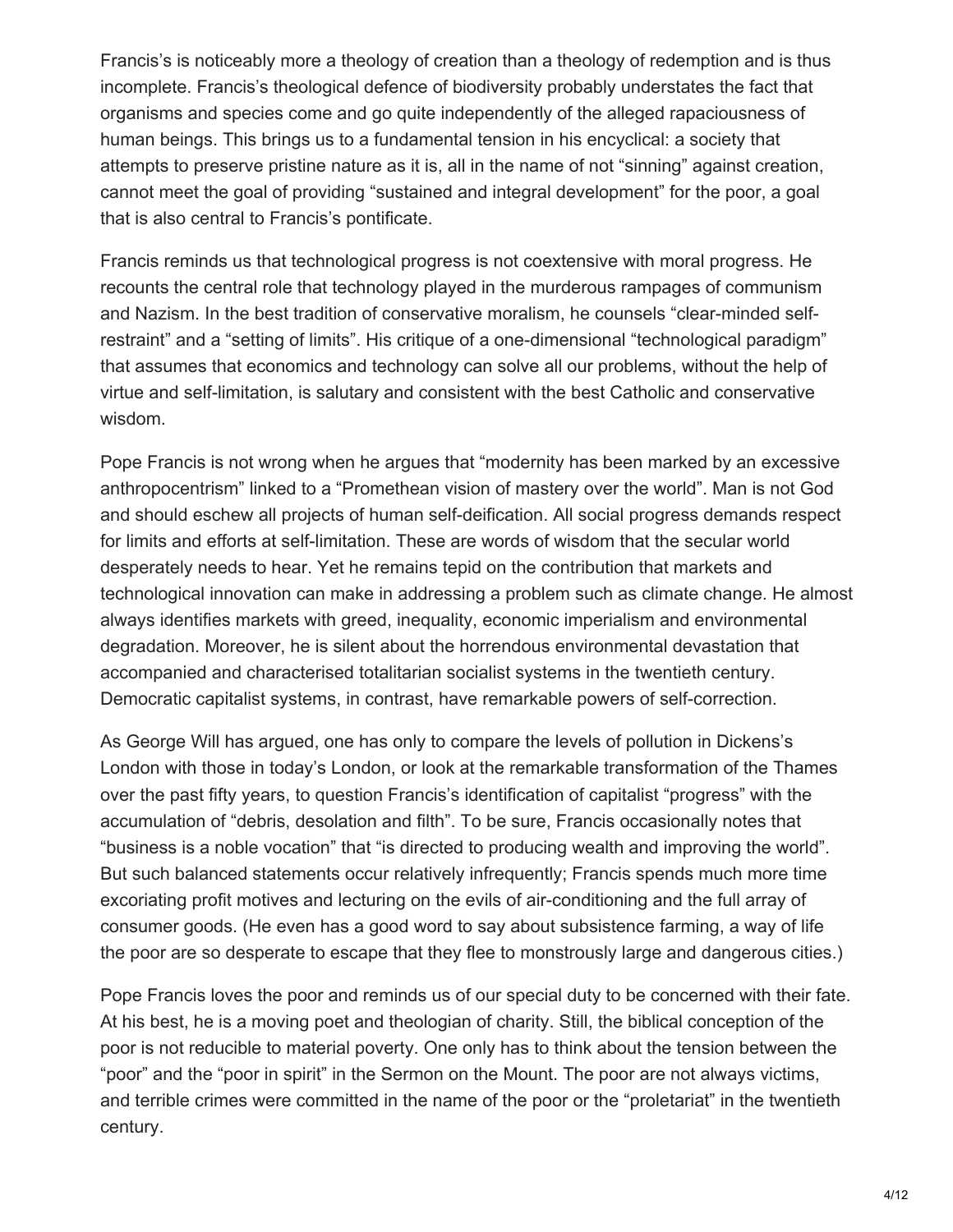In the summer of 2015, the*Economist* called Pope Francis a "Peronist". That characterisation is apt. Peronist populism created a "rancid political culture in Argentina" that emphasised class struggle and redistribution above lawful wealth-creation. Argentina went from being the fourteenth-richest country in the world in 1900 to the sixty-third today. Sadly, Pope Francis seems to be rather indulgent towards despotic regimes that speak in the name of the poor his silence about the persecution of mainly Catholic dissidents in Cuba was deafening. During the welcoming ceremony at Jose Marti International Airport in Havana on September 19, 2015, he spoke of his "sentiments of particular respect" for Fidel Castro, a totalitarian tyrant who subjugated the people of Cuba for fifty years and who viciously persecuted the Church.

All of this is disappointing, to say the least. The poor need political liberty, too, and the opportunities that come with private property and lawfully regulated markets. It is all the more striking then that Pope Francis never reiterates the Church's defence of private property, a central concern of Catholic social teaching going back to Pope Leo XIII's encyclical *Rerum Novarum*.

The Pope should also be more careful about endorsing "a very solid scientific consensus" on the causes and likely results of climate change. "Climate change" has always been with us. The "Little Ice Age" brought ice and bitter cold to North America and northern Europe for centuries. Moreover, a considerable "scientific consensus" existed in support of the Club of Rome's 1972 report that predicted, in apocalyptic tones, that the earth would run out of crucial resources by the year 2000. That model was also computer-generated. The "ecological conversion" recommended by the Pope should avoid the secular apocalypticism that informs a good part of the environmental movement.

Pope Francis is admirably critical of abortion and population control as means of addressing our ecological "crisis". He even criticises "gender theory" (have you heard that reported in media accounts?). But the apocalyptic dimensions of his encyclical have won him some strange bedfellows. The Vatican invited the German scientist John Schellnhuber to Rome as one of the speakers when the encyclical was released—even though he is on record defending population control and asserting that the earth can sustain only a billion people.

The Pope mentions "subsidiarity" only once in his encyclical; but he waxes poetical about a "true world political authority". Repeatedly, Francis shows remarkable faith in the capacity of an elite of international technocrats to govern the world.

#### **The Joy of the Gospel**

Pope Francis has emphasised the joy that accompanies the proclamation of—and fidelity to the Gospel. His 2013 apostolic exhortation *The Joy of the Gospel* is a call to recover the "good news" in all its amplitude. One must never lose sight of "the delightful and comforting joy of evangelising", of spreading God's word with the love and hope that are the hallmarks of God's Kingdom. While not devoted mainly or exclusively to the social teaching of the Church, the document nonetheless touches on fundamental aspects of the Christian engagement with the contemporary world.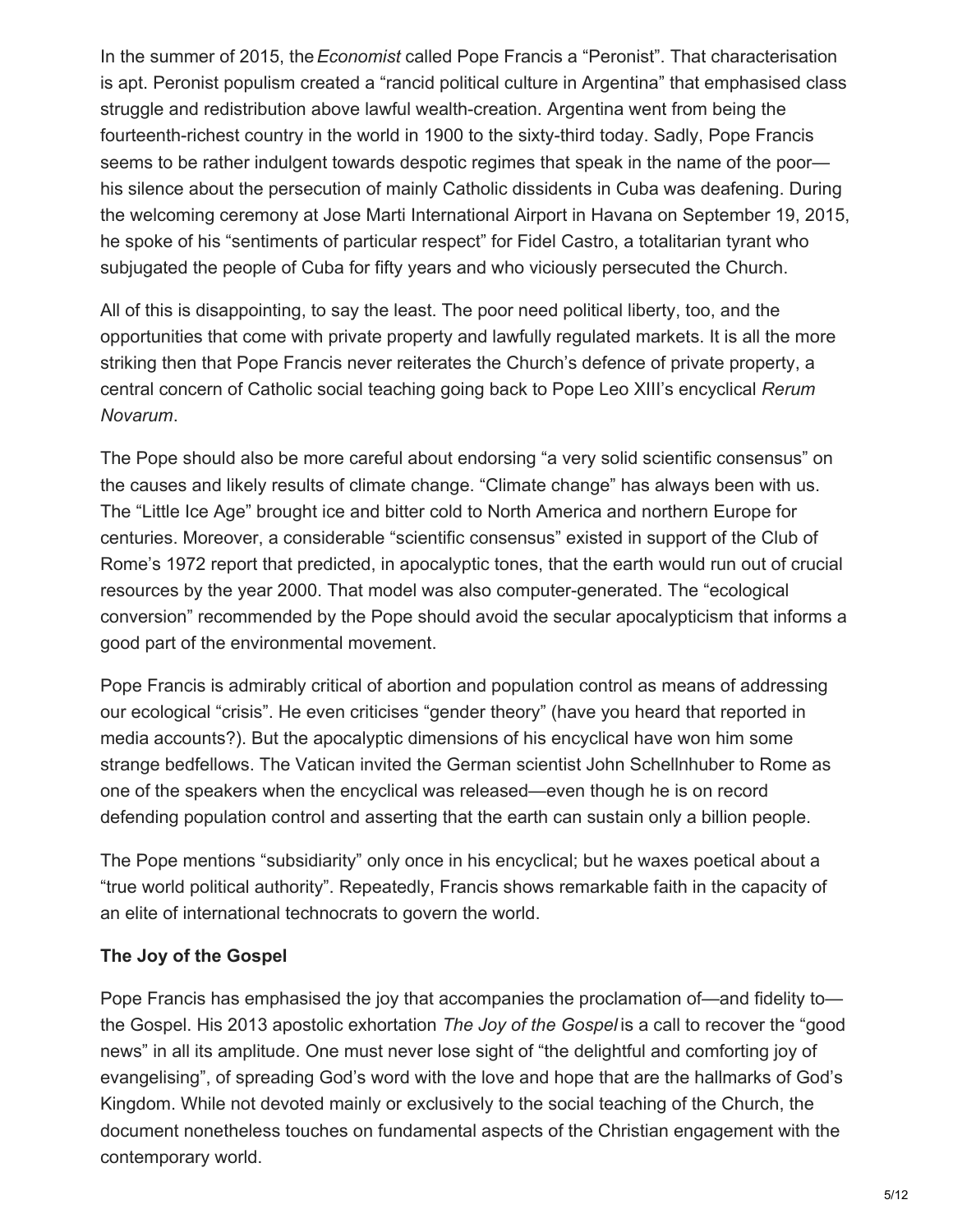Regrettably, the document's appropriation of Catholic social thought is surprisingly selective. Gone are the Church's warnings against ideological utopianism, its qualified defence of a market economy rooted in rule of law and sound mores, its defence of private property as necessary for personal dignity and the exercise of the moral virtues, and its forthright condemnation of the socialist confiscation of human freedom. Pope Francis repeatedly states that his fierce condemnations of liberal capitalism are in full continuity with the Church's social teaching. Still, it is hard not to see that what is distinctive to Francis is a series of emphases that tend to give a distinctly "progressivist" turn to Catholic social reflection.

Francis rightly emphasises that the Christian Gospel cannot "be relegated to the inner sanctum of personal life, without influence on societal and national life, without concern for the soundness of civil institutions, without a right to offer an opinion on events affecting society". But rather than identifying Christian engagement in politics with Catholic statesmen from Thomas More in the sixteenth century to Adenauer and de Gaulle in the twentieth, the Pope evokes the social witness of Saint Francis of Assisi and Saint Teresa of Calcutta. Both great souls preach an awe-inspiring eschatological holiness, but they are not remotely statesmen and have little to say about the properly *civic* dimensions of the common good in a sinful and fallen world. Thus, his emphasis on Christian political engagement has a decidedly perfectionist cast. The Pope speaks about the desire of "authentic faith" to "change the world", to "fight for justice" and to engage in the activity of "building a better world".

Christians must indeed fight for justice, but as St Augustine taught in *The City of God*, no political order is simply just and no political order will, or ever can, be. That is to hope for too much in a fallen world. There are better and worse political regimes and there are limits to justice inherent in the human condition. Christians must indeed work for decency. They must be fearless witnesses to truth and justice. And yet, in a profound sense the world cannot be "changed". Efforts to establish the kingdom of God on earth lead to misery and tyranny, and place humanitarian concerns above Christian truth and the drama of the human soul. Francis's unqualified appeals for us to "change the world" tend to emphasise this worldly amelioration above the supernatural destiny of man. His language, perhaps unintentionally, tends to reinforce the progressivism inherent in a distinctively late-modern sensibility regarding politics.

Pope Francis desires a "Church which is poor and for the poor". This affirmation is in the best tradition of Christian wisdom and moral witness. But again he rarely emphasises the tension between "the poor" and the "poor in spirit" which is so central to the Gospel's account of what is today called "the preferential option for the poor". The poor as a sociological category can be selfish, rapacious and prone to manipulation by demagogues, even as the rich can be oppressive and unjust and confuse their good fortune with moral virtue. To his credit, the Pope does note that the option for the poor cannot be reduced to government programs or "unruly activism" and above all suggests a "true concern for the person". Given the general trajectory of his thought, such remarks offer welcome qualifications.

Pope Francis's apostolic exhortation has little or nothing positive to say about the market economy. Rather than emphasising social and political measures to ameliorate poverty and to help the poorest of the poor, the Pope endorses government action to promote "a better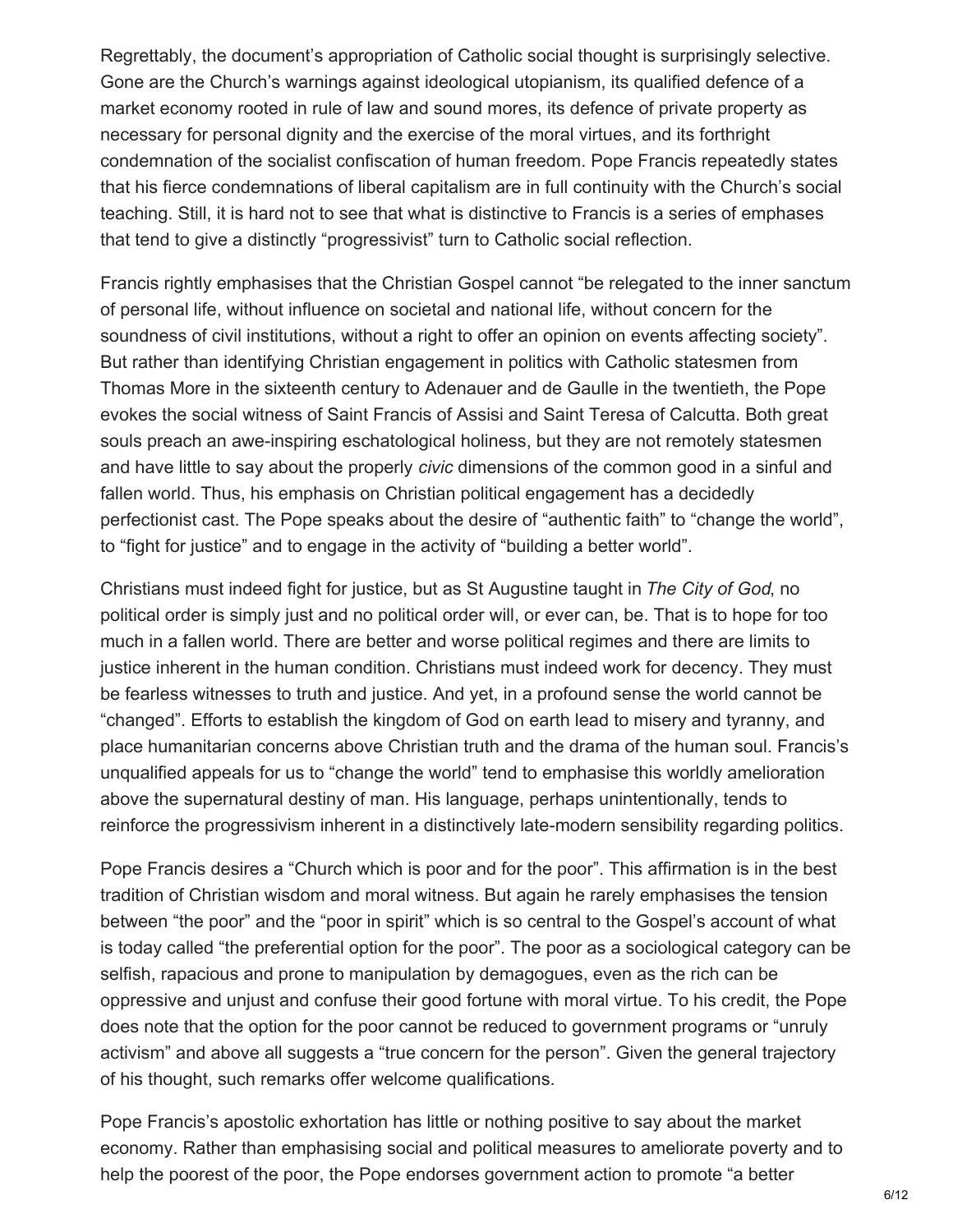distribution of income". This is undoubtedly in some tension with the Catholic Church's longstanding and tough-minded support of the principle of subsidiarity. A state dedicated to fullscale redistribution will hardly respect decentralisation and local initiatives. Francis grudgingly notes the legitimacy of private property if it serves larger "social" purposes. Yet he also insists that solidarity "must be lived as the decision to restore to the poor what belongs to them". The Pope too easily goes back and forth from theological to socio-political affirmations. That oscillation clearly has given rise to ideological interpretations of his thought on the part of many journalists and politicians.

Pope Francis proffers many personal prudential judgments that have a disturbing tendency to ignore or underplay the Church's age-old opposition to political utopianism and its concerns about the threat that many versions of socialism pose to human freedom and dignity. He rightly strikes a note of modesty regarding the supposed comprehensiveness—and infallibility—of the Church's practical recommendations to the state and civil society: "The Church does not have solutions for every particular issue." He leaves to thoughtful laymen the task of discerning "those programs which best respond to the dignity of each person and the common good".

His own prudential judgments are interesting and worthy of respectful consideration. But they are not coextensive with Christian political wisdom. For example, the Pope states that "authentic Islam and the proper reading of the Koran are opposed to every form of violence". This is a rare concession to political correctness pure and simple. Mohammed murdered many infidels, including the defenceless Jews of Medina. He was a warrior as well as a religious figure. And authentic Islam endorses *jihad of the sword* even if it is not the only or highest meaning of *jihad* or struggle in the Koran or the Islamic tradition. Nothing is gained by obfuscating the troubling fact that "violent fundamentalism" finds some justification in "authentic Islam" and that Islam has never been a "religion of peace", a fact fully acknowledged by Pope Benedict XVI in his 2007 Regensburg Address.

#### **The Church and Europe**

The future and destiny of the Christian faith have always been tied to the future and destiny of Europe. Christianity became a truly "universal" religion when St Paul crossed over to Macedonia to bring the "good news" to the Greeks. Before Pope Francis, all those who have held the See of Peter have been Europeans (the Argentinian Bergolio is himself of Italian descent and speaks Italian as one of his native languages). The Church is inescapably "Eurocentric" and at the same time inescapably universalistic, in part due to the providential encounter of the Church with Greek philosophy and Roman culture, as Pope John Paul II liked to point out. The Church cannot be indifferent to the fate of European liberty. If Christianity is in the process of losing its European sources of vitality, this would be an immeasurable loss for Europe and for the integrity of the Christian religion. Much is at stake in the Christian religion's continuing ability to inform Europe's practice of liberty and its understanding of human dignity.

Pope Francis's fullest articulation of the relationship between Christianity and Europe can be found in his November 25, 2014, address to the European parliament. He notes that Europe is now whole and free, and that the division into "opposing blocs" is a thing of the past. Like John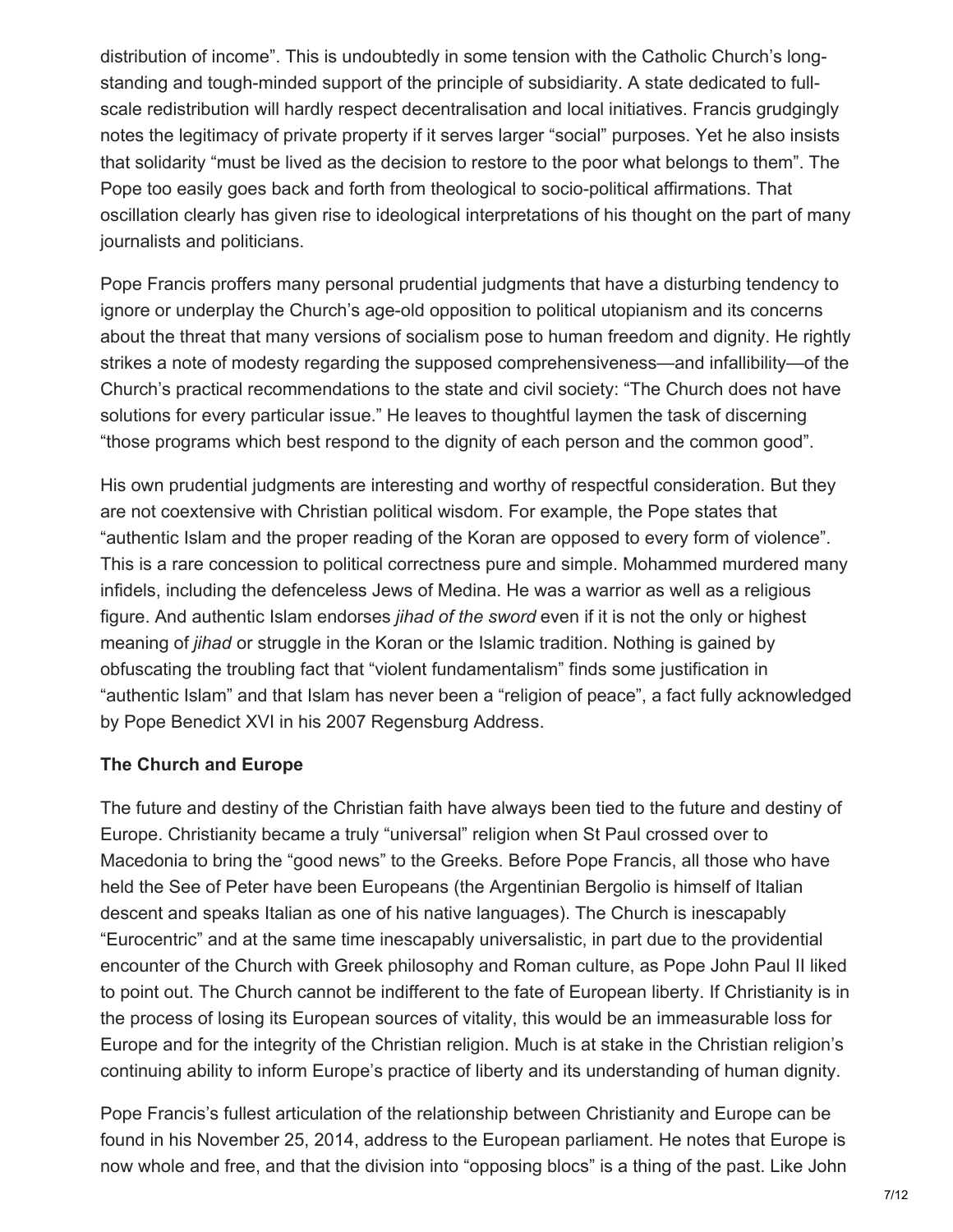Paul II, Pope Francis suggests that the defence of the dignity of the human person is unthinkable without Christianity and the multiple ways in which it has helped "shape an awareness of the unique worth of each individual person". Modern Europe must learn not only from "recent events" (the totalitarian denial of human liberty and dignity in the twentieth century) but also from Christianity's "transcendent" affirmation of the human person. The Pope argues that there can be no true dignity if human thought and religious liberty are repressed, if the rule of law does not provide a bulwark against tyranny (it might have helped to speak these words in Cuba, too). And he defends the social preconditions of human dignity, rooted as they are in guaranteeing the basic needs of the individual and of employment that makes possible dignified work.

Like his immediate predecessors, Pope Francis defends human rights against the encroachments of a tyrannical state. He also criticises the "misuse" of the concept of human rights: severed from all notions of a "greater good", appeals to the pure autonomy of human rights can readily become new sources "of conflicts and violence". The human person, so understood, is quite distinct from the "monadic" and wilful individual. In one of the best passages in the speech, Pope Francis connects "transcendent human dignity" to an understanding of an enduring human nature that is informed by the "innate" human capacity "to distinguish good from evil". Alluding to St Paul, he speaks of a "compass" within our hearts, which "God has impressed upon all creation"—thus implicitly appealing to "natural law".

The Pope emphatically states that human freedom is not "absolute", but always refers to "beings in relation". Today, that understanding of human freedom and dignity is threatened by a technology that escapes moral-political control (Francis habitually refers to a "throwaway culture" which readily disposes of persons and things). If Europe is to remain faithful to "the centrality of the human person" it must remain open to "the transcendent". However, one of this address's troubling lacunae is its failure to even refer to the European nation as the home of self-government and free and dignified political life. There is no mention in his address of France, Italy, Germany, Poland or any other European nation. He defends the "diversity proper to each people, cherishing particular traditions, acknowledging its past history and its roots". But he never speaks of the political form that is the nation, the concretised political form that is the home of the very traditions that he rightly says must be safeguarded today.

Churchill memorably argued at Zurich on September 19, 1946, that European unity could only be built on reconciliation and co-operation between a "spiritually great France" and a "spiritually great Germany". There is no Europe, or European Union, without the self-governing nation. As the French Catholic political philosopher Pierre Manent has argued, the European nation allowed Christians "to govern oneself by the guidance of one's own reason and with attention to grace". It allowed "for the collaboration of human prudence and divine Providence". The Church needs to relearn the language of humane national loyalty, a language that cannot be confused with the kind of toxic and pagan nationalism that abhors the Christian proposition and genuine human universality.

Francis speaks about "uniform systems of economic power at the service of unseen empires". Some of this is unduly ominous, some of it reflects perfectly legitimate concerns about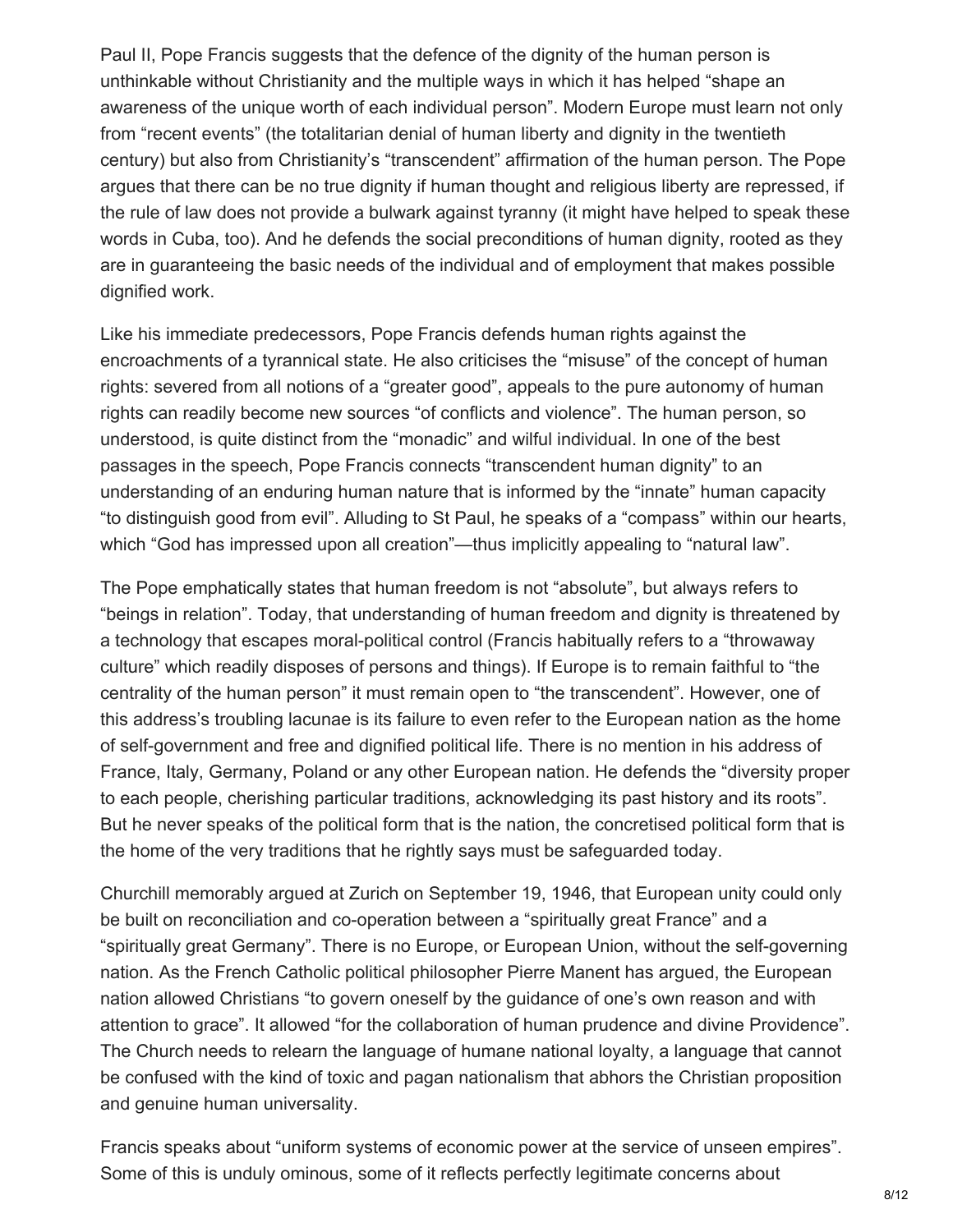unchecked globalisation. Repeating some of the ecological themes that have been central to his papacy, he emphasises that "each of us has a personal responsibility to care for creation". He reminds us that we are "stewards, but not masters" of nature. Lamentably, however, Pope Francis shows no awareness that increasingly deep ecology has become a "secular religion" shorn of all forms of Christian humanism. Christians are called to enjoy nature and use it properly. They are never called to deify it or make it an idol in place of the transcendent God.

The Pope also treats "the question of migration" as a strictly humanitarian concern. "We cannot allow the Mediterranean to become a vast cemetery!" That point is undoubtedly true. But it is not enough. Francis does not address legitimate questions of security in an age marked by terrorism, nor does he recognise that the West could be fundamentally transformed by allowing millions of Muslims, mainly young men (and some markedly unfriendly to Western "values") to enter a Europe which has not wholly left behind its fruitful encounter and engagement with Christianity.

Statesmen, even Catholic statesmen, must weigh and balance the full array of legitimate social and political concerns. Their decisions cannot be ruled wholly by humanitarian considerations or by a sentimentality that abstracts from difficult truths and decisions. That perspective must inform Catholic social teaching if it is to avoid becoming a form of what Alexis de Tocqueville derided as "literary politics".

#### **The Church and America**

The United States is the world's most successful experiment in democratic self-government and a bulwark, for good or for ill, of international order. It led resistance to the worst forms of totalitarianism in the twentieth century. It has a large and vibrant (if declining) Catholic community and it provides a disproportionate share of the resources that are necessary for the Church to carry out its responsibilities in the world. What is more, the United States is increasingly a laboratory for the unfolding of both the best and worst features of liberty in the modern world. The Church therefore cannot remain silent about America or the American proposition that "all men are created equal" (in the memorable words of the Declaration of Independence). The Pope's "Address to a Joint Session of the United States Congress" on September 24, 2015, accordingly is important both as a judgment about the American proposition and as a statement of how the Church understands Christian engagement in the contemporary world. He states that democracy "is deeply rooted in the mind of the American people". And he invokes the inviolable dignity of the human person and cites the "self-evident truths" of the Declaration of Independence. Pope Francis points out the myriad affinities that exist between what it means to be a Catholic and what it means to be an American.

But he also warns against politics becoming "a slave to the economy and finance". He fashions a vision of the political common good where "particular interests" are sacrificed "in order to share, in justice and peace, its goods, its interests, its social life". What is missing from all of this is a conception of politics that knows how to reconcile individual rights with a substantial conception of a shared or common good—a conception of politics for which the classical and Christian traditions of moral and political reflection provide ample resources.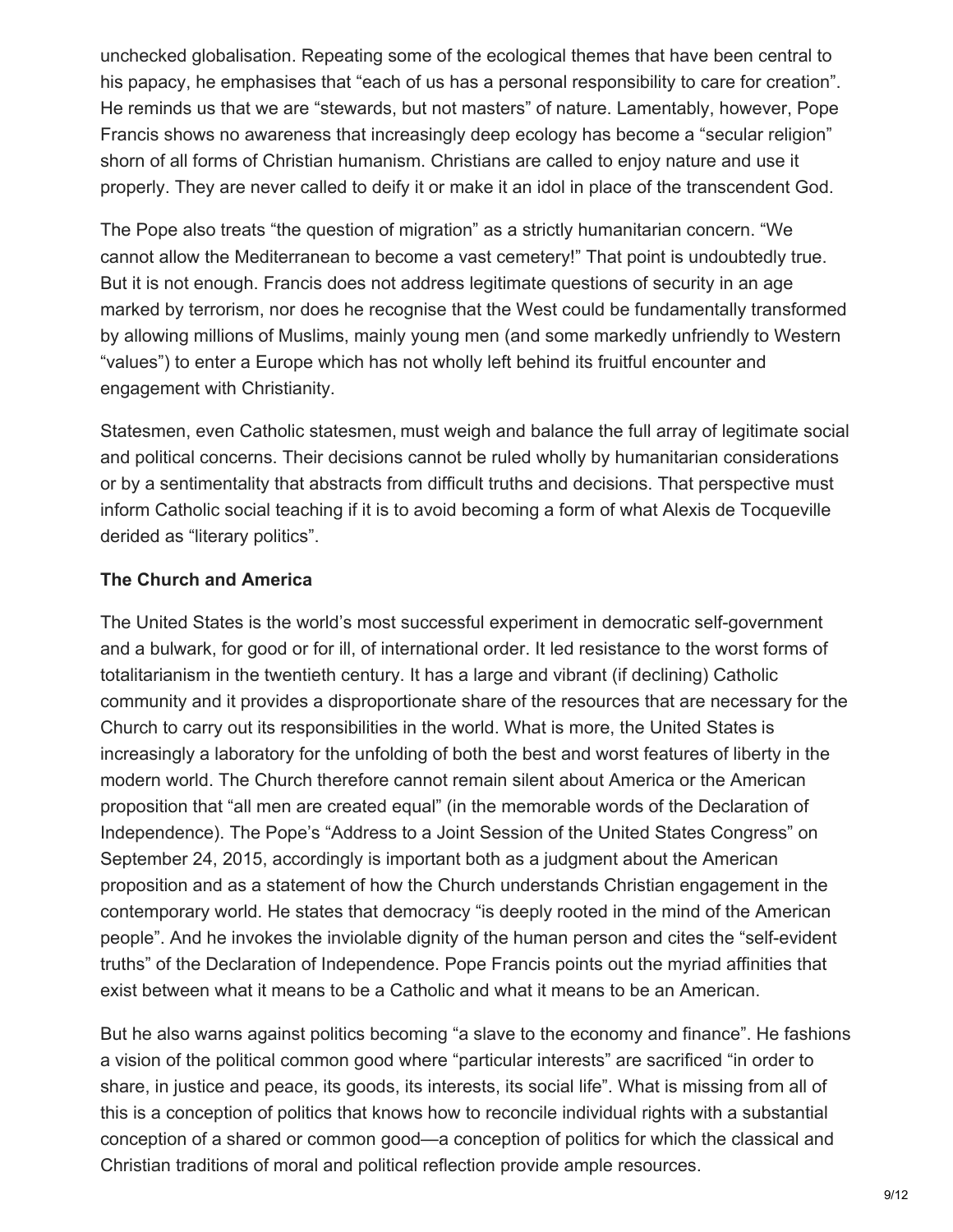The Pope acknowledges that business can aid in the fight against poverty and in the creation and distribution of wealth. He states that "the right use of natural resources, the proper application of technology and the harnessing of the spirit of enterprise are essential elements of an economy which seeks to be modern, inclusive and sustainable". He is no Luddite; he does not pine for an economic order that escapes the challenges of modernity. Francis's anticapitalist rhetoric, on fiery display in the speeches he delivered in Latin America earlier in 2015, is considerably muted in this address. (One heard little about the "nobility" of business or the essential place of the "spirit of enterprise" when Francis fulminated against capitalism in Bolivia and elsewhere.)

Francis also pays eloquent tribute to four exemplary Americans: Abraham Lincoln's defence of liberty and equality and his struggle against slavery and for a "new birth of freedom" in the aftermath of the Civil War; Martin Luther King's struggle for racial justice and "liberty in plurality and non-exclusion"; Dorothy Day's quest for "social justice"; and Thomas Merton's "capacity for dialogue and openness to God". There is much to be recommended in the lives and struggles of these four great Americans (though it must also be noted that Dorothy Day's admirable work for the poor was accompanied by a troubling vitriolic hostility to a market economy and a militant pacifism that denied the legitimacy of self-defence against totalitarian aggression—in this regard, she was not faithful to the full range of Catholic social teaching).

The Pope uses this occasion to denounce "every type of fundamentalism" that gives rise to violence and "ideological extremism". But again, he fails, perhaps out of undue ecumenical sensitivity, to mention the Islamist extremism that is the source of so many "brutal atrocities" today. He warns against "simple reductionism which sees only good and evil". He is right to criticise that kind of moral fanaticism, uninformed as it is by charity and a humanising recognition of the complexity of the soul. However, he says nothing about the scourge of our time in the prosperous and democratic West, a debilitating moral relativism that denies evil and sin and collaborates with political correctness in all its forms. What Pope Benedict XVI called "the dictatorship of relativism" is a grave threat to American and democratic liberty and to the integrity of souls in the contemporary world. The failure to mention the threat of relativism is a missed opportunity.

#### **In the Name of Mercy**

Pope Francis has placed extraordinary emphasis on the proclamation of God's mercy—he issued an Extraordinary Jubilee Year on Mercy in 2016 and published a book of conversations on this theme with Andrea Tornielli, *The Name of God Is Mercy*. Pope Francis routinely speaks of a humanity that is "deeply wounded" by the effects of "original sin" and man's need of the mercy of a gracious God. Yet he rarely speaks of repentance.

As the German Catholic philosopher Robert Spaemann has written, Pope Francis sometimes "gets ahead of God's mercy". For instance, he rightly speaks of the need to treat homosexuals with delicacy and to prevent them from being "marginalised", but there is no talk of abstinence, or the forswearing of sin. Repentance is not emphasised as a precondition for engagement with the life of the Church. There is a larger problem here. The emphasis on the gratuitous love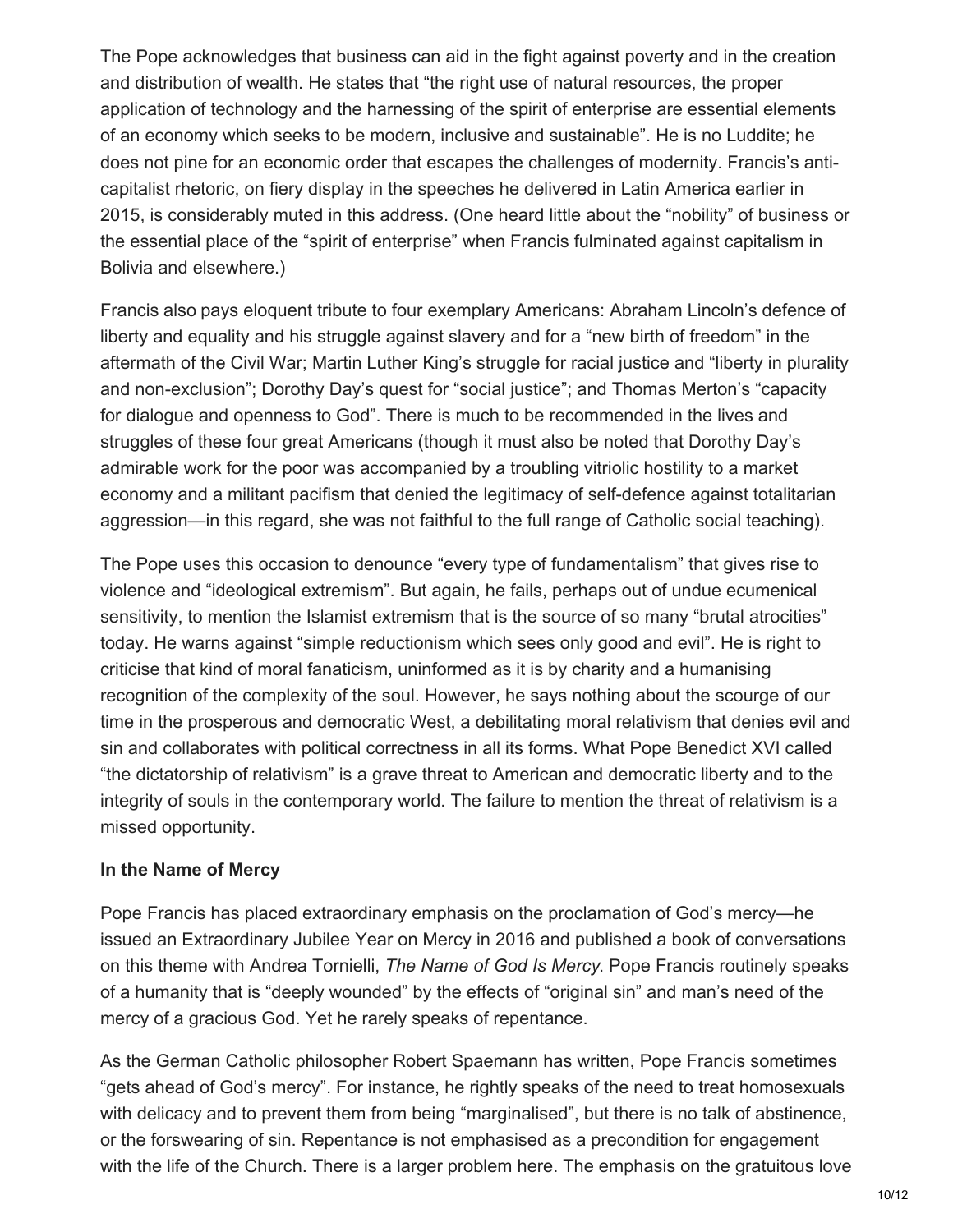of God seems to crowd out the repentance that is the precondition for the soul's receptivity to divine grace and mercy. In a relativistic age, people are prone to take God's grace for granted, to assume that sin isn't truly sinful, that it doesn't distance the human person from the light of God.

The Pope does not explicitly acknowledge the difference between a Christianity that recognises the legitimate place of punishment and a secular humanitarian ethos that is guided by free-floating compassion. Divine mercy is not humanitarian compassion. It is not a substitute for personal repentance and the firm, if humane, exercise of the rule of law. If one "gets ahead of God's mercy", one risks reinforcing the tragedy of the age: the denial of sin, evil and personal responsibility. The evocation of divine mercy must never reinforce what Pope Benedict XVI called "the dictatorship of relativism". These are matters that call forth reflection and discernment on the part of all faithful Christians.

#### **The Family in the Modern World**

Released in the spring of 2016, Pope Francis's *Amoris Laetitia* is for the most part quite traditional in character. Pope Francis engages in a beautiful exegesis of what scripture has to say about the family. His reading of St Paul's famous hymn to love in I Corinthians is one of the highlights of this document. Insightful and lyrical, this discussion prepares the way for a luminous discussion of conjugal love, "the love between husband and wife, a love sanctified, enriched and illuminated by the grace of the sacrament of marriage". Unfortunately, the Pope's discussion is routinely marred by a tendency to redefine Christian family life in terms of "values" that the Church presents to the world. The Church's teaching is here presented as a "demanding ideal" to which fallible men will necessarily fall short.

The Pope notes that the Church can "hardly stop advocating marriage simply to avoid countering contemporary sensibilities". But he seems to want to meet the world halfway in the name of "compassion" and human frailty. The work suffers from a latent, and at times not so latent, bi-focalism: the Church must not "desist from proposing the full ideal of marriage" in a world marked by moral indifference and "relativism" and yet, by redefining the Church's teaching on the good life in terms of amorphous "values" and "ideals", Francis moves far away from the Church's traditional categories of "goods" and "virtues".

He assumes an unbridgeable gap between the ideal and reality—for example, in a now famous footnote, leaving too much room for pastoral discernment in dealing with cases of adultery and divorce and remarriage. He again risks getting ahead of God's mercy when he asks the Church to forgive or overlook objectively sinful moral choices and conditions, without repentance or a change in the sinner's behaviour. He acknowledges that it is wrong to place the unions of homosexuals "on the same level as marriage". But what exactly prevents the same misplaced compassion and mercy that he says we should have for the divorced and remarried from being applied to homosexual unions? Shouldn't humanitarian compassion also be at work here? Francis gives us little principled reason not to think so. He seems to remain ever-faithful to the "ideal". But whether that is the right way to describe fidelity to the Gospel and the moral law is another question.